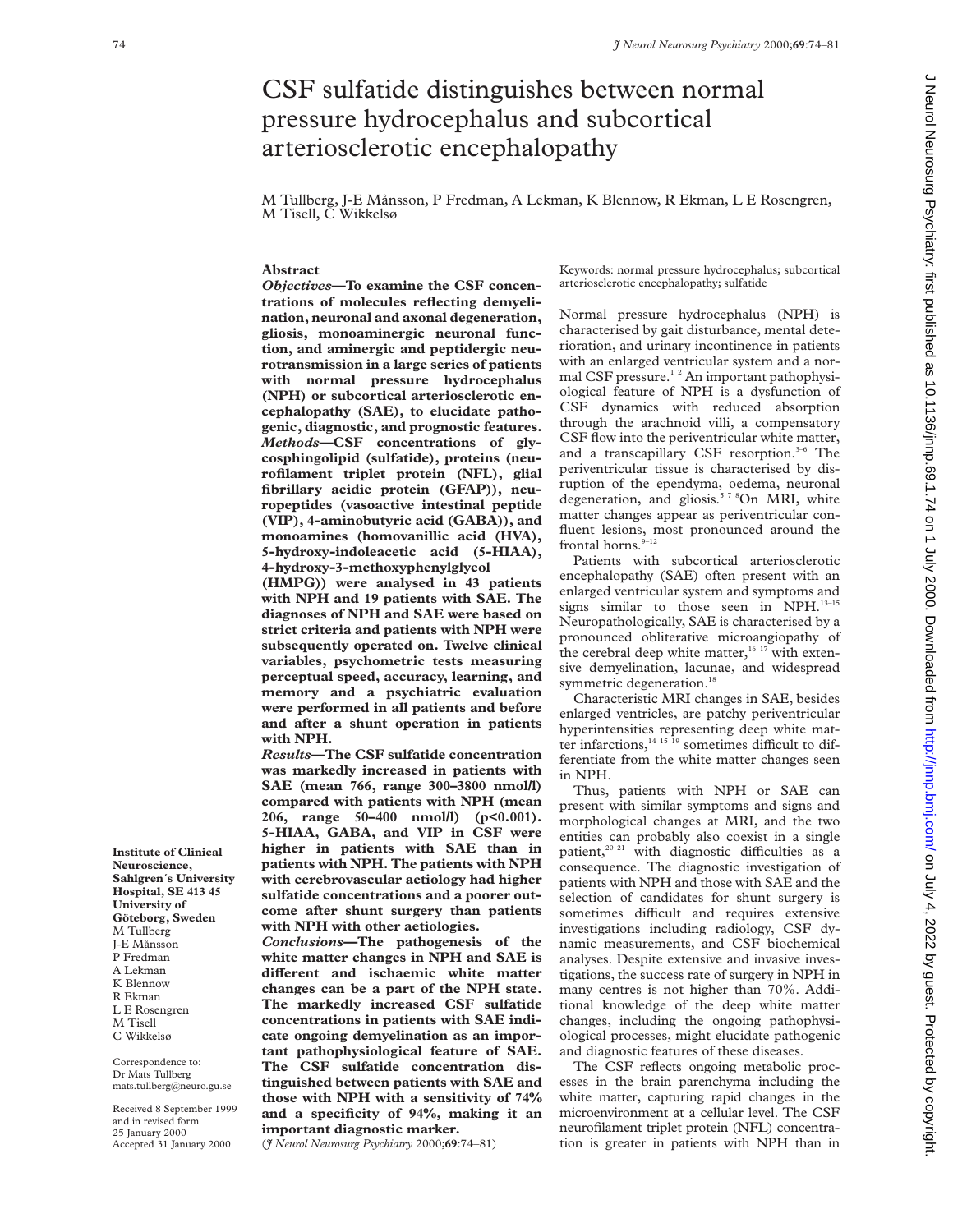healthy controls.<sup>22</sup> NFL is higher in patients with an excellent outcome of shunt surgery than in those with a poor shunt effect, indicating that the symptoms in the patients with NPH with high NFL are associated with an ongoing but reversible axonal degeneration. Demyelination as a characteristic pathophysiological feature of NPH was suggested by Sutton *et al*, who found increased immunoreactive myelin basic protein in 80% of patients with NPH.<sup>23</sup>

In patients with vascular dementia and demyelination, blood-brain barrier damage is often seen, $24$  whereas the barrier is intact in most patients with NPH, except those with cerebrovascular aetiology.25

The purpose of the present study was to examine the CSF concentrations of molecules reflecting demyelination, neuronal and axonal degeneration, gliosis, monoaminergic neuronal function, and aminergic and peptidergic neurotransmission in a large series of NPH and patients with SAE, to elucidate pathogenic, diagnostic, and prognostic features.

#### **Materials and methods**

PATIENTS

Sixty five consecutive patients diagnosed as having NPH and 25 as having SAE at the Department of Neurology, Sahlgren´s University Hospital, between December 1994 and January 1997 were primarily included. Twenty two patients with NPH and six patients with SAE who refused lumbar puncture or for other reasons did not have a CSF examination were excluded, leaving 43 patients with NPH and 19 with SAE in the study. The patients with NPH subsequently received a ventriculoperitoneal shunt (a Sophy programmable pressure valve (Sophysa, Orsay Cedex, France) or a Delta Valve (Medtronic PS Medical, Santa Barbara, USA)) or were subjected to endoscopic third ventriculostomy (n=3).

The diagnosis of NPH was based on the presence of the following: (*a*) gait disturbance; (*b*) mental deterioration, or urinary incontinence, or both; (*c*) enlarged ventricles on CT or MRI with an Evans index (maximal width of frontal horns/maximal width of inner skull)>0.30; (*d*) a lumbar CSF pressure below 20 cm H2O; (*e*) ventricular filling and block of convexity flow on radionuclide cisternography in all patients except those with aqueductal stenosis.<sup>26</sup> In some patients fulfilling these criteria, but with signs of other disorders, such as vascular lesions, the CSF tap test, $27$  and regional cerebral blood flow  $(rCBF)$ ,<sup>2</sup> measurement were performed to strengthen the indication for surgery. Only patients with improvement at the CSF tap test and a characteristic pattern on rCBF28 29 were considered eligible for shunt surgery.

The diagnostic criteria for SAE were all of the following: (*a*) mental deterioration (predominantly astenoemotional disorder and frontal cognitive dysfunction); (*b*) gait disturbance (ataxia or motor dysfunction of subcortical type); (*c*) focal neurological signs; (*d*) vascular risk factors such as hypertension and diabetes, or presence of systemic vascular disease; (e) bilateral and multiple or diffuse

subcortical-paraventricular deep white matter changes on MRI or  $CT$  ( $>2x2$  mm), lacunar infarctions, an enlarged ventricular system, and absence of more than one cortical infarction (figure 1). The criteria are compatible with those suggested by others.<sup>14</sup> Fifteen of the patients with SAE had no cortical infarction, the remaining four had one cortical infarction.

The patients with NPH (30 men and 13 women) were 66 (12) years old (mean (SD)) (range 19 to 80 years). Mean height was 173 (SD 11) cm and weight 78 (SD 17) kg. The mean duration of symptoms was 28 (SD 29) months, and the primary cause of NPH was subarachnoid haemorrhage in 21% of the patients, trauma in 9%, cerebrovascular disorder in 12%, and idiopathic origin in 49%. Further probable causes of NPH were meningeoma (n=1), Recklinghausen´s disease with neurofibromas (n=1), arteriovenous malformation compressing the sylvian aqueduct causing aqueductal stenosis (n=1), and basal meningeal reaction due to earlier sarcoidosis (n=1).

The patients with SAE (13 men and six women) were 76 (4) years old (mean (SD)) (range 67 to 84 years). The mean height was 174 (SD 7) cm and weight 79 (SD 12) kg. The mean duration of symptoms was 32 (SD 25) months (table 1).

Symptoms and signs were registered semiquantitatively according to Larsson *et al*, <sup>30</sup> and Blomsterwall *et al*. <sup>31</sup> Twelve clinical variables were recorded preoperatively and at the control examination performed in all patients with NPH 3 months after shunt surgery. Indices reflecting global, psychometric, balance, gait, and continence performance were calculated as shown in table 2.<sup>30</sup> The psychometric tests used were the identical forms test (perceptual speed and accuracy), the reaction time test (perceptual speed and accuracy) and Bingley's visual recognition test (learning and memory). Bingley's test is done by presenting a picture of 12 drawings of familiar objects for 30 seconds. Recognition is tested immediately. The mean of two tests is used as the score. Psychiatric symptoms such as impairment of wakefulness, asteno-emotional disorder, and emotionalmotivational disorder were registered according to Lindqvist and Malmgren, $32$  on a four step scale (none, slight, moderate, and severe).

## BRAIN IMAGING

All patients were examined by MRI except two patients with NPH and one patient with SAE, who were examined by CT due to contraindication to MRI or inability to cooperate with an MRI study. Radionuclide cisternography was carried out in all patients using  $[{}^{99m}Tc]$ diethylene-triamine-penta-acetic acid (DTPA) and conventional planar imaging; rCBF was measured with single photon emission computed tomography (SPECT) and [<sup>99mT</sup>c]-HMPAO.<sup>28</sup> The 3 month postoperative control investigation included all preoperative examinations except radionyclide cisternography.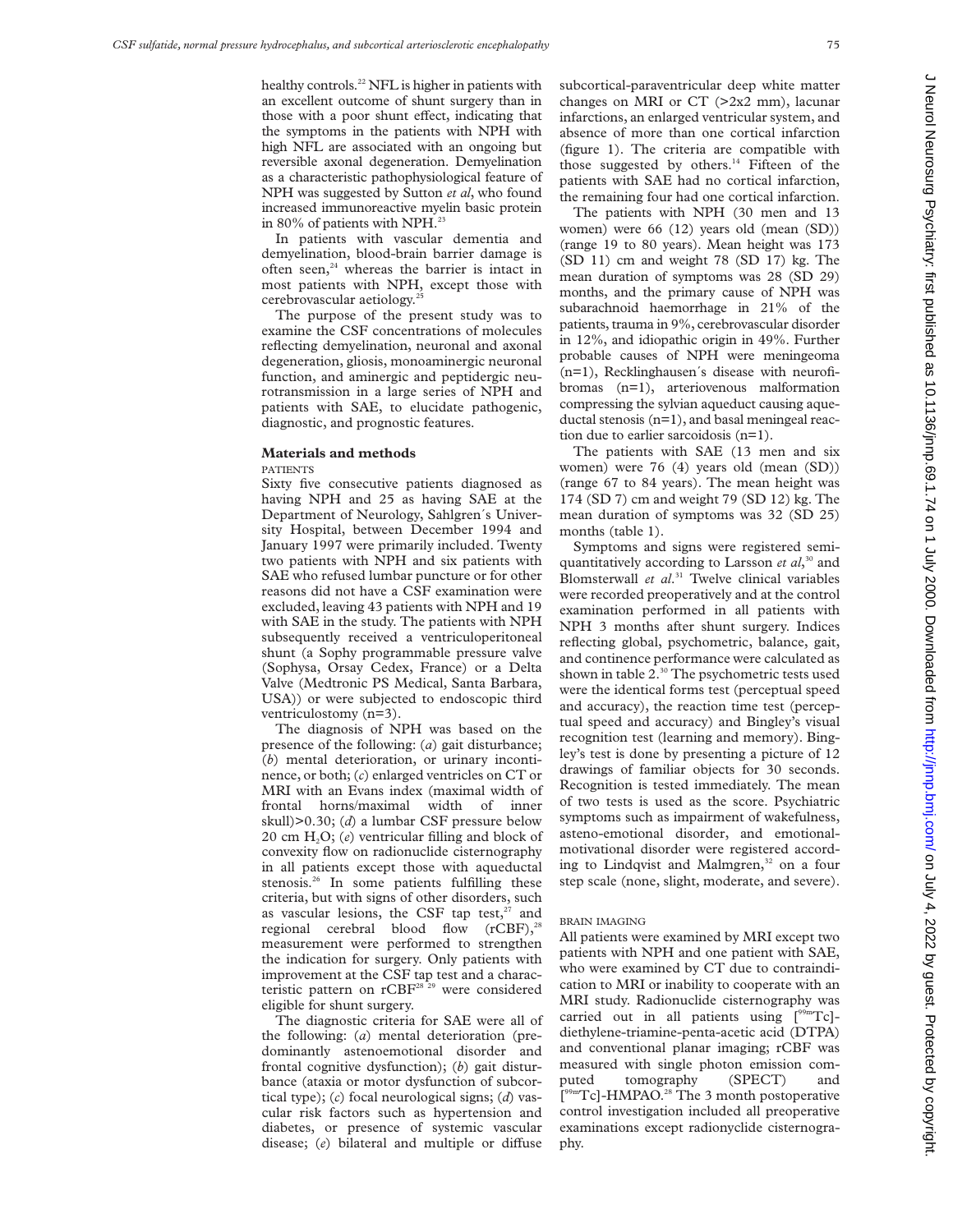

*Figure 1 MRI of a patient with NPH (left) and a patient with SAE (right). Table 1 Clinical and demographic features of NPH and SAE patients*

|                          | $NPH (n=43)$<br>Mean (SD),<br>frequency | $SAE(n=19)$<br>Mean (SD),<br>frequency      |
|--------------------------|-----------------------------------------|---------------------------------------------|
|                          | 66 $(12)$ ***                           | 76 (4                                       |
|                          |                                         | 13/6                                        |
|                          |                                         | 79 (12)                                     |
|                          |                                         | 174(7)                                      |
|                          | 28 (29)                                 | 32(25)                                      |
|                          | 9.5(2.1)                                | 9.5(2.8)                                    |
|                          | 22.3(6.9)                               | 22.1(7.3)                                   |
|                          | 0.40(0.26)                              | 0.39(0.21)                                  |
|                          | 14.2(14.8)                              | 11.5(9.8)                                   |
|                          | 3.3(2.3)                                | 3.1(2.2)                                    |
| $(0/1/2/3)$ <sup>+</sup> | $19/18/4/2*$                            | 14/4/0/0                                    |
| $(0/1/2/3)$ <sup>+</sup> | 15/21/7/0                               | 10/5/3/0                                    |
| $(0/1/2/3)$ <sup>+</sup> |                                         | 6/9/2/1                                     |
| (yes/no)                 | 22/21                                   | 8/11                                        |
| $(1/2/3/4/5/6)$ :        | 6/23/1/2/7/4                            | 1/ 10/ 3/ 2/ 2/ 1                           |
|                          | 27.4 (33.7)                             | 21.1(9.6)                                   |
|                          | 33 (29)                                 | 30(10)                                      |
|                          | 3/40                                    | 2/17                                        |
|                          | 12/31                                   | 13/6                                        |
| (yes/no)                 | 12/31                                   | 7/12                                        |
|                          | (yes/no)<br>(yes/no)                    | 30/13<br>78 (17)<br>173(11)<br>$25/16/2/0*$ |

 $\star_{p<0.05}$ ;  $\star\star\star_{p<0.001}$ .

 $\dagger$ 0–3 = not present, slightly present, moderately present, severely present.  $\ddagger$ 1–6 = normal, insecure, insecure cane, bimanual support, aided, wheelchair.

IW=Impairment of wakefulness; AE=astenoemotional disorder; EM=emotional-motivational disorder.

## ANALYSIS OF CSF

Lumbar puncture was performed in the morning with the patients in a recumbent position in the L3/L4 or L4/L5 interspace. The CSF pressure was measured and the first 12 ml CSF was collected in ice chilled tubes, aliquoted, centrifuged, and frozen at −80°C until analysed.

The CSF concentrations of the major monoamine metabolites homovanillic acid (HVA), 5-hydroxy-indoleacetic acid (5- HIAA), and 4-hydroxy-3-methoxyphenylglycol (HMPG) were determined by high performance liquid chromatography with electrochemical detection.<sup>33</sup> The concentration of sulfatide in CSF was determined by an immunoaffinity procedure (thin layer chromatography B immunostaining) as previously described in detail by Davidsson *et al*<sup>34</sup> and Fredman *et al*<sup>35</sup> The sensitivity of the assay is 5 nmol/l but values are given in intervals of 50 nmol/l. The within series variation of sulfatide (CV) is 13% (n=15).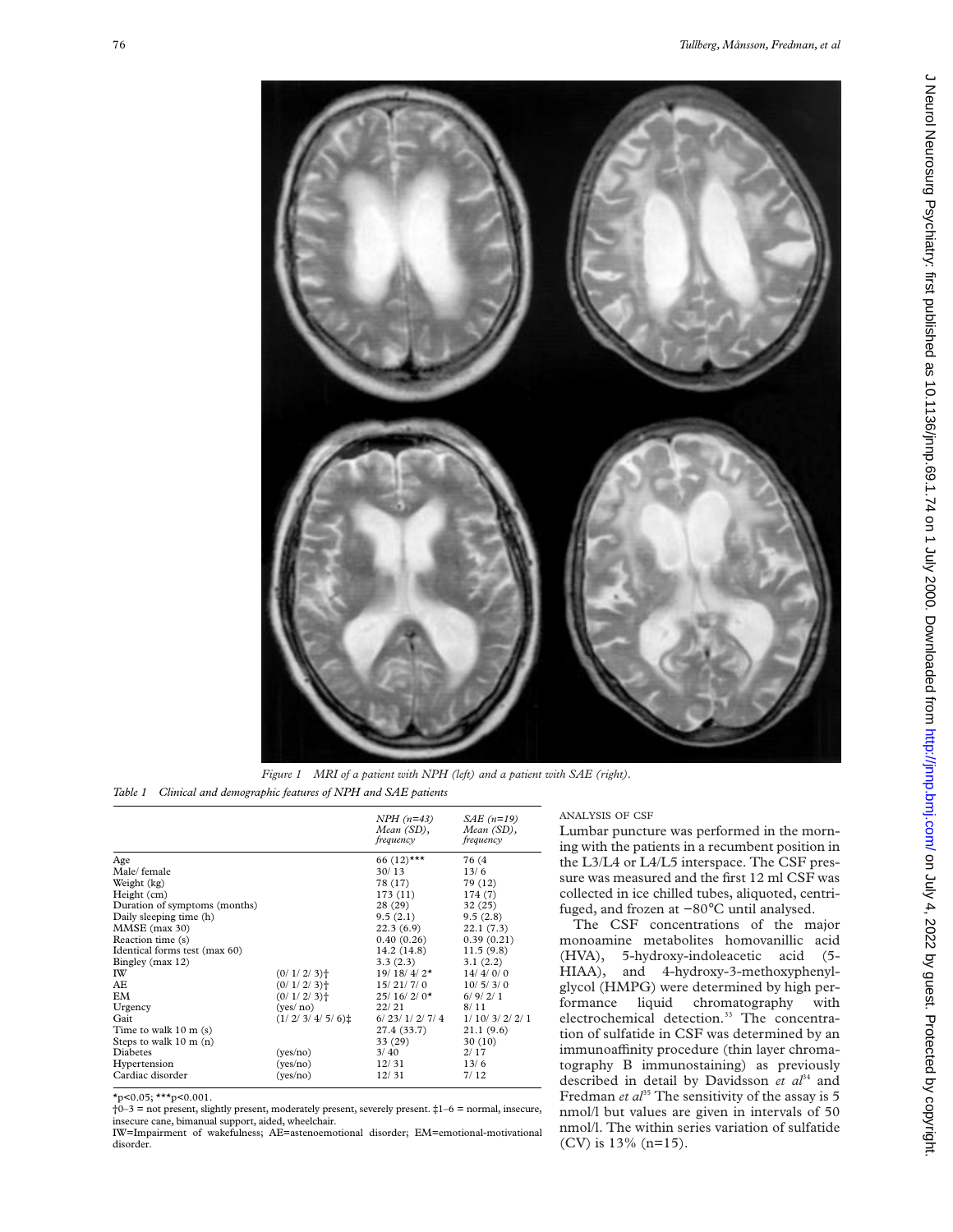*Table 2 The five functional ability indices and the respective clinical variables*

| Index          | <i>Function/test</i>                  | Scale                 |
|----------------|---------------------------------------|-----------------------|
| Global         | MMSE (mini mental state examination)  | $0 - 30$              |
| Psychometric   | Identical forms test                  | $0 - 60$              |
|                | Bingley's visual recognition test     | $0 - 12$              |
|                | Reaction time test                    | Exact time in seconds |
| <b>Balance</b> | Romberg's test                        | $0 - 60$              |
| Gait           | Gait                                  | $1 - 6 +$             |
|                | Walking 10 m (time needed)            | Exact time in seconds |
|                | Walking 10 m (number of steps needed) | Number of steps       |
| Continence     | Urgency incontinence                  | $1 - 2^{*}$           |

\*1–2=Not present or present; †1–6=normal, insecure, insecure cane, bimanual support, aided, wheelchair.

*Table 3 Concentrations of sulfatide and VIP and the results of shunt surgery in patients*  $with$  *different aetiologies* 

|                                  | NPH patients                    |                           |                                                       |  |
|----------------------------------|---------------------------------|---------------------------|-------------------------------------------------------|--|
| Aetiology                        | Sulfatide nmol/l<br>(Mean (SD)) | VIP pmol/l<br>(Mean (SD)) | Overall result of<br>shunt surgery MoD<br>(Mean (SD)) |  |
| Idiopathic $(n=21)$              | 203(91)                         | 8.4(4.9)                  | 0.51(0.57)                                            |  |
| Subarachnoid haemorrhage $(n=9)$ | 164 (128)                       | 5.2(0.4)                  | 0.83(0.94)                                            |  |
| Cerebrovascular disease (n=5)    | 288 (85)                        | 9.0(0.0)                  | 0.09(0.40)                                            |  |
| Trauma $(n=4)$                   | 217 (76)                        | 6.5(2.1)                  | 0.48(0.5)                                             |  |
| Other $(n=4)$                    | 200 (100)                       | 6.0(1.4)                  | 0.55(0.61)                                            |  |
| All $(n=43)$                     | 206 (99)                        | 7.3(3.7)                  | 0.53(0.65)                                            |  |

MoD=Mean of differences.

*Table 4*

|                        | NPH patients<br>(Mean (SD)) | SAE patients<br>(Mean (SD)) | Laboratory<br>reference values<br>$(\langle SD \rangle)$ |
|------------------------|-----------------------------|-----------------------------|----------------------------------------------------------|
| Albumin ratio          | 9.5(7.4)                    | 11.3(7.0)                   | <10                                                      |
| Transmitter function:  |                             |                             |                                                          |
| $HVA$ (nmol/l)         | (145)<br>215                | (108)<br>247                | $n = 114^{33}$<br>253 (109)                              |
| 5-HIAA (nmol/l)        | (75)<br>113                 | $(52)^*$<br>148             | $n = 114^{33}$<br>125(54)                                |
| $HMPG$ (nmol/l)        | 37<br>(16)                  | 39<br>(8)                   | $n = 114^{33}$<br>47 (10)                                |
| $NPY$ (pmol/l)         | (33)<br>101                 | $(15)$ **<br>117            | $120 - 170^{36}$                                         |
| $VIP$ (pmol/l)         | 7.3(3.7)                    | 8.9 $(2.4)$ <sup>**</sup>   | $< 20^{37}$                                              |
| GABA (nmol/l)          | 67<br>(35)                  | $(25)^*$<br>79              | $50 - 130^{40}$                                          |
| Demyelination:         |                             |                             |                                                          |
| Sulfatide (nmol/l)     | (99)<br>206                 | $(957)$ ***<br>766          | $<$ 300 <sup>33</sup>                                    |
| Gliosis:               |                             |                             |                                                          |
| $GD3$ (nmol/l)         | (23)<br>38                  | (11)<br>43                  | $n = 101^{39}$<br>50 (12)                                |
| GFAP (ng/l)            | (950)<br>1492               | (765)<br>1194               | $< 750^{41}$                                             |
| $$100 (\mu g/l)$       | 2.7(0.9)                    | 2.6(0.8)                    | $<$ 5                                                    |
| Neuronal degeneration: |                             |                             |                                                          |
| $NFL$ (ng/l)           | 2252<br>(4084)              | (704)<br>1111               | $<$ 300 <sup>42</sup>                                    |
| TAU (ng/l)             | 265<br>(255)                | (78)<br>139                 | $<$ 400 <sup>38</sup>                                    |
| $NSE$ ( $\mu$ g/l)     | 5.2(3.3)                    | 4.4(1.5)                    | < 10.5                                                   |

\*p<0.05; \*\*p<0.01; \*\*\*p<0.001. Superscript numbers are literature references to laboratory reference values.

> Neuropeptide Y (NPY)<sup>36</sup> and vasoactive intestinal peptide (VIP)<sup>37</sup> were determined as previously described. Tau protein was determined using a sandwich enzyme linked immunosorbent assay (ELISA) constructed to measure total tau (both normal tau and PHFtau), as described previously.<sup>38</sup>Ganglioside GD3 was determined as previously described.<sup>39</sup> ã-Aminobutyric acid (GABA) was determined by a modification of the procedure described by Goldsmith *et al*. <sup>40</sup> The *o*-phtalaldehyde derivatives of GABA were analysed by reversed phase liquid chromatography with fluorescence detection. Neurofilament protein  $(NFL)^{22}$ <sup>41</sup> and glial fibrillary acidic protein (GFAP)<sup>22 42</sup> were determined as previously described. Neuron specific enolase and S-100 protein were determined according to the instructions of the manufacturer (AB Sangtec medical, Bromma, Sweden).

> The study was approved by the Göteborg University ethics committee.

**STATISTICS** 

Simple descriptive statistics were carried out using univariate analysis. Non-parametric one way analysis of variance (ANOVA) and Wilcoxon's rank sum test were used in group comparisons and the Kruskal-Wallis test when comparing more than two groups (SAS Institute Inc software). Spearman's rank test was used in correlation analysis. Adjustment for age was based on Mantel's technique of pooling<sup>43</sup> applied to Fisher's non-parametric permutation test.<sup>44</sup> No correction for multiple correlations was made. The indices were constructed by calculating the mean of the variables included in each index (table 2). Standardisation was used to enable comparison of scores.<sup>30</sup> The preoperative variables were standardised to a mean of 0 and an SD of 1. In the postoperative statistics, the mean and SD of the preoperative variables were used in the standardisation calculation. The difference in each index between preoperative and postoperative value was calculated, and the mean of the differences (MoD) between the preoperative and postoperative indices in each patient was calculated as the overall result after shunt surgery. Values are listed as mean (SD).

### **Results**

Thirty four (87%) of the patients with NPH improved after shunt surgery (MoD>0.10, range 0.10–2.2), two were unchanged (MoD=0.01 and 0.09), and three deteriorated (MoD=−0.38, −0.49, and −0.94) (table 3 ). Four patients with NPH refused to participate in the 3 month postoperative examination but were all reported as improved. The patients with NPH were 10 years younger than the patients with SAE and clinically characterised by more impairment of wakefulness and less emotional motivational symptoms. No other differences in clinical variables were found (table 1).

Significant differences between the patients with SAE and those with NPH were found for sulfatide, VIP, NPY, 5-HIAA, and GABA (table 4).

Most apparent was the increase of sulfatide in patients with SAE. With a cut off level of 400 nmol/l sulfatide (mean of NPH+2 SD), the patients with SAE and those with NPH could be separated with a sensitivity of 74% and a specificity of 94% (fig 2). Patients with SAE had higher CSF sulfatide than the subgroup of patients with idiopathic NPH (p<0.0001). One of the two patients in the NPH group with the highest sulfatide concentrations (400 nmol/l) had hypertension, cerebrovascular disease, and diabetes and the other had had a previous subarachnoidal haemorrhage. Both of them improved after shunt surgery. The improvement of the patients with NPH with cerebrovascular aetiology was less pronounced than in any other group (p<0.01) whereas CSF sulfatide was found to be higher at trend level  $(p=0.09)$ in this group compared with the other patients with NPH (table 3). Sulfatide values in CSF for four of the five patients with NPH with cerebrovascular aetiology were 200, 250, 300, and 400 nmol/l. There was no correlation between CSF sulfatide and total outcome after shunt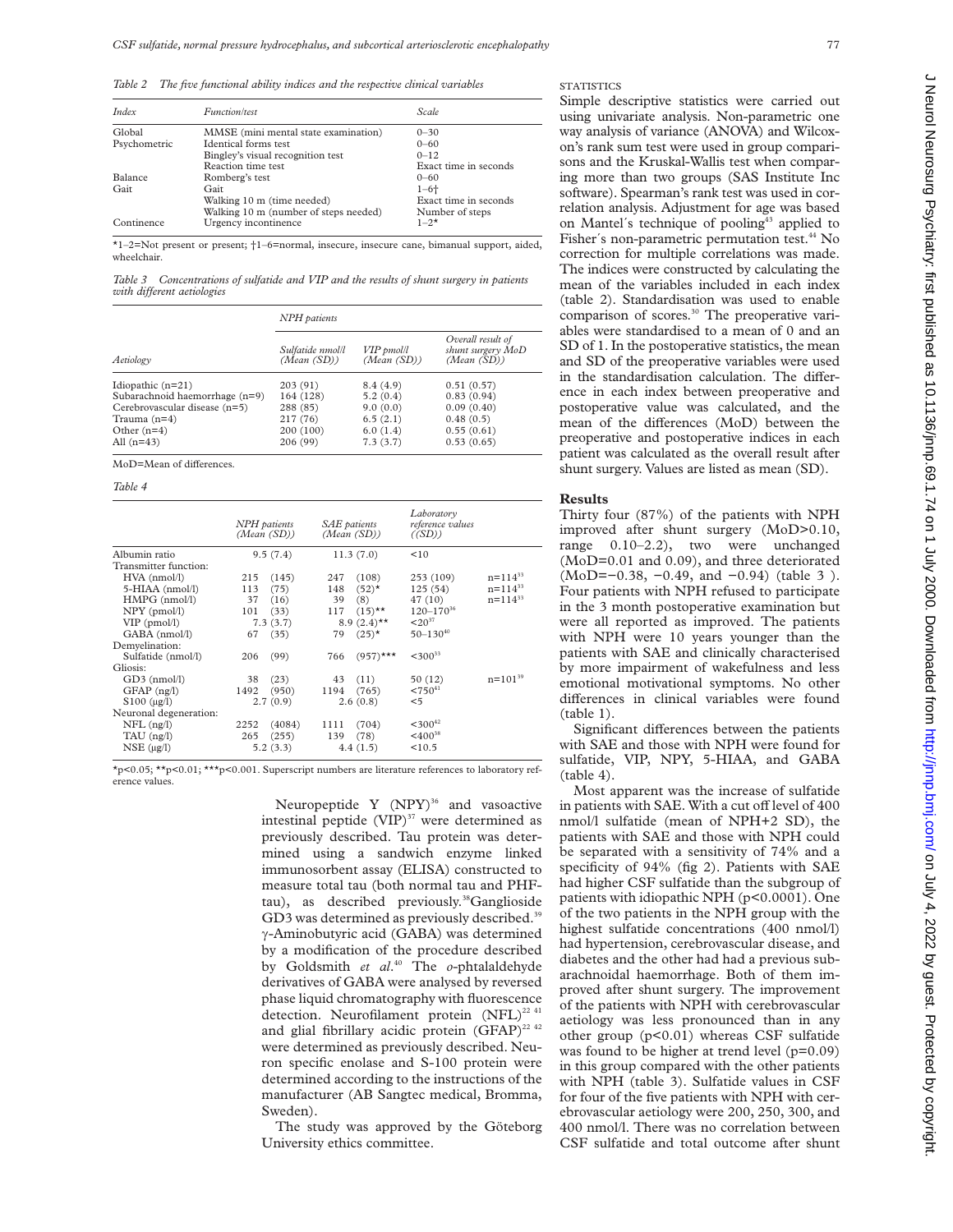

*Figure 2 Sulfatide concentrations in NPH and patients with SAE. Mean concentrations are indicated by lines. Wilcoxon rank sum test.*

surgery in patients with NPH. The two patients with SAE with exceptionally high concentrations of CSF sulfatide (3800 and 3100 nmol/l) had no signs of blood-brain barrier dysfunction or immunopathy and they were not clinically different from the other patients with SAE. After adjustment for age, the significant difference in sulfatide between patients with NPH and those with SAE remained.

VIP in CSF was slightly but significantly higher in patients with SAE than in patients with NPH  $(p<0.01)$ , but each patient was still within the normal range. VIP was higher in patients with NPH with cerebrovascular aetiology than in the other patients with NPH (p<0.05) (table 3). A high VIP correlated with a poor total outcome after shunt surgery (*r*=−0.54).

5-HIAA was higher in patients with SAE and correlated with duration of symptoms in the whole material of NPH and patients with SAE (*r*=−0.30, p<0.05).

No correlation between results of shunt surgery, height, weight, and duration of symptoms and CSF concentrations of GABA and NPY was seen.

NFL and GFAP in CSF were increased in both patients with NPH and those with SAE compared with reference values but no difference was found between the two disorders.

Routine CSF analyses showed no differences between the groups for number of erythrocytes, mononuclear and polynuclear cells, albumin ratio (CSF albumin ×10<sup>3</sup>/serum albumin), immunoglobulin-G (IgG) index (CSF IgG/serum IgG divided by albumin ratio) and presence or absence of immunopathy. In the whole material, nine patients had more than 100 erythrocytes/mm 3 , five patients had more than 1 polynuclear cell/mm 3 , and five patients had more than 5 mononuclear cells/mm 3 . Four patients had an increased IgG index. Those patients with bleeding into the subarachnoidal space (increased number of CSF erythrocytes), increased numbers of polynuclear or mononuclear cells, or increased IgG index were not different from those with a normal cell count for clinical or other CSF variables. Exclusion of patients with an abnormal cell count had no effect on the results reported below. The three patients with aqueductal stenosis had higher GABA ( $p<0.05$ ) and lower NSE ( $p<0.05$ ) compared with other patients with NPH. Exclusion of these three patients had no effect on the results reported.

Patient´s height correlated negatively with 5-HIAA ( *r*=−0.44) and HVA ( *r*=−0.39; p<0.01), weight positively with VIP ( *r*=0.43, p<0.05), and age positively with sulfatide (*r*=0.44, p<0.001).Concentrations of HMPG were higher in men than in women  $(p<0.05)$ . Patients with cardiovascular disease had higher sulfatide concentrations than those without (p<0.05). No differences in any CSF variable were seen between patients with and without diabetes and hypertension.

#### **Discussion**

The white matter degeneration in SAE is caused by a microangiopathy with demyelination and small vessel associated lacunae.<sup>16-18</sup> The pathogenesis of the white matter disease in NPH is different from that in SAE, and characterised by oedema, gliosis, and neuronal degeneration.<sup>578</sup> Despite the difference in pathogenesis, the changes in white matter in the two disorders can sometimes be difficult to distinguish on MRI or CT. Both disorders present with a subcortical and sometimes similar symptomatology with diagnostic and therapeutic difficulties as a consequence.

In the present study, we found that carefully selected patients with SAE, presenting with typical clinical symptoms and signs and characteristic MRI changes, had high concentrations of CSF sulfatide, a biochemical marker of demyelination.<sup>35</sup> Sulfatide is the major acidic glycosphingolipid in myelin of the central as well as the peripheral nervous system<sup>45 46</sup> and constitutes about 5 mol% of the total lipids in human brain myelin.<sup>45</sup> In the inherited leukodystrophy caused by impaired lysosomal degradation of sulfatide (metachromatic leukodystrophy) the concentration of sulfatide in CSF is increased.47 Sulfatide is also increased in CSF from patients with vascular dementia.<sup>35</sup> Evidence of recent or ongoing major ischaemic events was not seen in any of our patients with SAE, clinically or at MRI, so that the increased sulfatide concentration seen in all the patients with SAE indicates that the demyelination is an ongoing process with continuous release of myelin constituents to the CSF. Demyelination secondary to regressive changes in the astroglia, activation of the microglia, and decrease of oligodendrocytes have been shown in chronic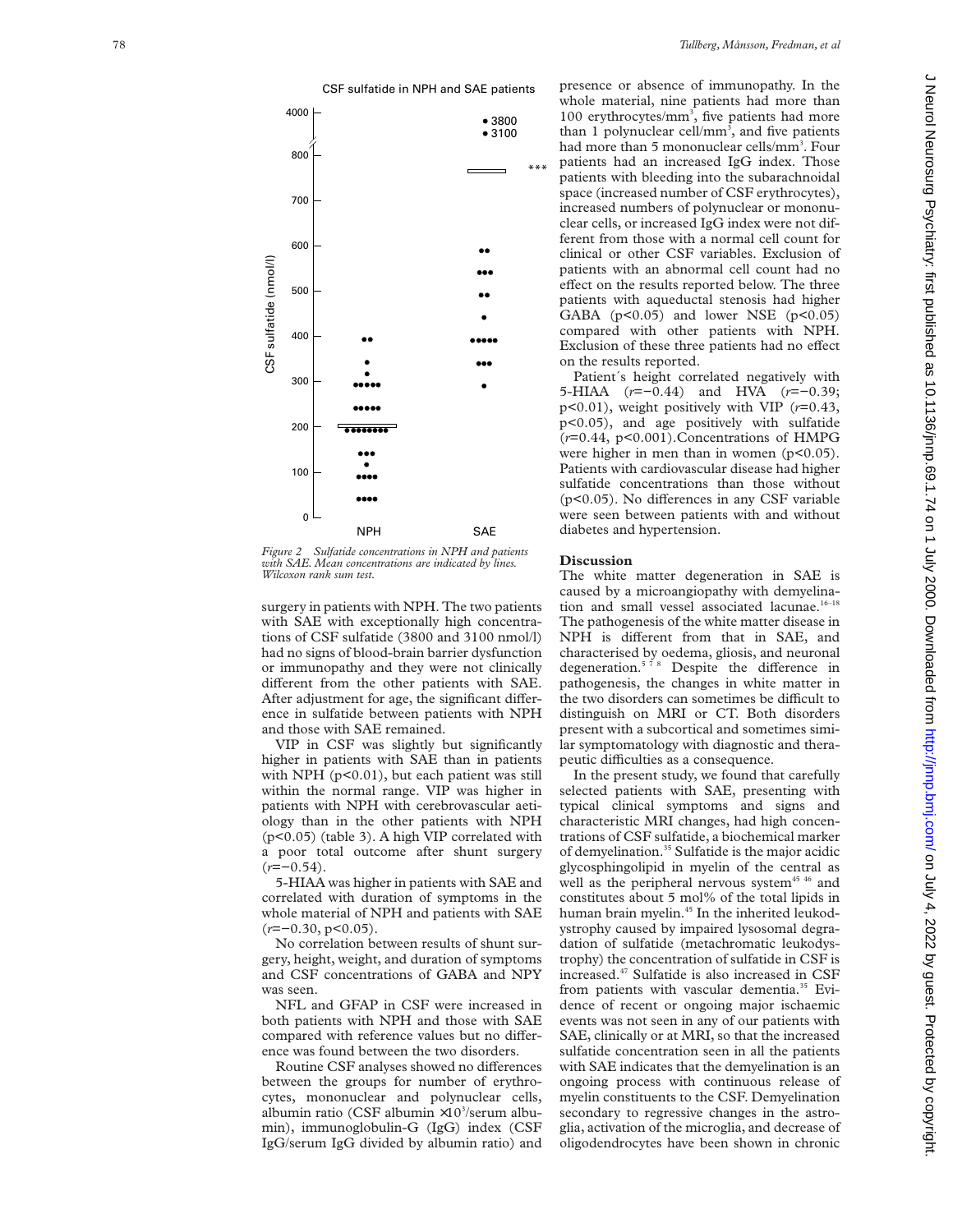states of ischaemia in the deep white matter in patients with SAE.<sup>16</sup> The continuous release of myelin constituents to the CSF is consistent with the results of Pantoni *et al*, <sup>48</sup> showing that the progression of symptoms in SAE is continuous rather than stepwise.

In most of our patients with NPH, sulfatide in CSF was normal, indicating that demyelination, as seen in SAE, plays a minor or no part in the pathophysiology of NPH. A few patients with NPH had increased sulfatide and there was a slight overlap of CSF sulfatide in the range of 300 to 400 nmol/l between patients with SAE and NPH. We think that the most probable explanation would be the presence of irreversible ischaemic white matter lesions in some patients with NPH. This assumption is supported not only by the fact that the patients with NPH with cerebrovascular aetiology had higher sulfatide concentrations than other patients with NPH at trend level, but also by the finding that the improvement after shunt surgery was less pronounced in this group. Coexistence of cerebrovascular disorders and NPH was also reported by Bech *et al*,<sup>49</sup> who found that some of their patients with NPH had parenchymal pathoanatomical changes typical of vascular dementia and Alzheimer's disease. Clinical studies have also shown that NPH and SAE often coexist in a single patient.<sup>20 21</sup> Furthermore, MRI studies have shown that deep white matter lesions associated with vascular disease are common in  $NPH<sub>10-12</sub>$  further stressing the existence of an overlap between the two disease entities.

Despite this overlap, one of the main results in this study is the finding of increased CSF sulfatide concentrations in patients with SAE and the high sensitivity (74%) and specificity (94%) with which this assay can discriminate NPH from SAE, making analysis of this marker an important tool in the diagnostic and pathophysiological work in the field.

The increase in GFAP concentrations in the patients with NPH is in accordance with previous reports and probably reflects the gliotic process in the periventricular tissue.<sup>22 50</sup> We found no indications of astroglial cell disintegration as the CSF concentration of S-100 protein was within normal limits, thus further supporting the conclusion that the increased concentration of GFAP is due to a gliosis in the periventricular tissue. We recently reported that NFL, a marker of axonal degeneration, was increased in patients with NPH, indicating ongoing but still reversible axonal damage in NPH.22 The same result was obtained in the present study, strongly indicating that axonal dysfunction is an important feature in the pathogenesis of NPH. There was also an increase of NFL in patients with SAE, but not to the same extent as in NPH. A similar result was recently obtained in another study on vascular dementia, probably reflecting the subcortical white matter disease in this disorder.<sup>51</sup>

A second important result of this study is that patients with NPH are characterised by high NFL but normal sulfatide concentrations in CSF. This may be compatible with a disturbance of axonal transmission without signs of demyelination. NPH is possibly a disorder with intact myelin sheaths but with a disturbed axonal function with continuous release of neuronal structural elements such as NFL, which is the essential component of the neurofilament core. The symptoms of NPH can be reversed by lumbar spinal drainage, $27$  further indicating that the biochemical disturbance in NPH must be reversible within hours, excluding demyelination as a more important process. The patients with SAE also showed an increase of NFL but not to the same extent as in NPH, indicating an axonal degenerative process in this disorder. It should be emphasised that both of these processes are involved in both NPH and SAE. However, our results indicate that the two pathophysiological mechanisms differ in intensity. Furthermore, the known negative correlation between long duration and reversibility of symptoms in NPH also indicate that a wallerian degenerative and irreversible process is present in NPH. The combined use of CSF sulfatide and NFL might be a useful tool in predicting the degree of reversibility in patients with NPH with signs and symptoms of cerebrovascular disorders. This should be an important question to answer in future research.

The CSF concentration of tau has been suggested to reflect the degree of neuronal, preferentially axonal, degeneration.<sup>38</sup> However, high concentrations are found primarily in disorders with cortical degeneration. A moderate increase in CSF tau is found in Alzheimer´s disease,<sup>38</sup> and in Creutzfeldt-Jakob's disease with a very intense cortical neuronal degeneration CSF tau is markedly increased.<sup>52</sup> In the present study, we did not find any increase in CSF tau in either NPH or SAE, both of which are characterised by subcortical white matter degeneration. These findings suggest that there is only minor cortical degeneration in NPH and SAE, and that analysis of CSF tau may aid in the differentiation of these disorders from Alzheimer´s disease.

A typical clinical feature of NPH is impairment of wakefulness.<sup>32</sup> A possible explanation could be decreased activity in the ascending monoaminergic neurons connecting to the thalamus, hippocampus, and basal frontal cortex. Malm *et al* did not find any changes in CSF monoamine metabolites in patients with NPH.53 We found lower CSF 5-HIAA concentrations in NPH than in SAE, which might suggest a reduced serotoninergic transmission in NPH compatible with a down regulation of brain stem function in NPH.

VIP is the most potent dilator of the cerebrovascular system. Previous reports show that VIP in CSF is reduced in NPH compared with controls and that concentrations increase after shunt surgery,<sup>37 54</sup> implying reduced VIP transmission in NPH secondary to the reduced metabolism and rCBF.<sup>28 29</sup> A speculative explanation for the higher VIP concentration in patients with SAE could be that the VIP-ergic neurons are activated to accomplish a compensatory vasodilatation. This notion is supported by the fact that patients with cerebrovascular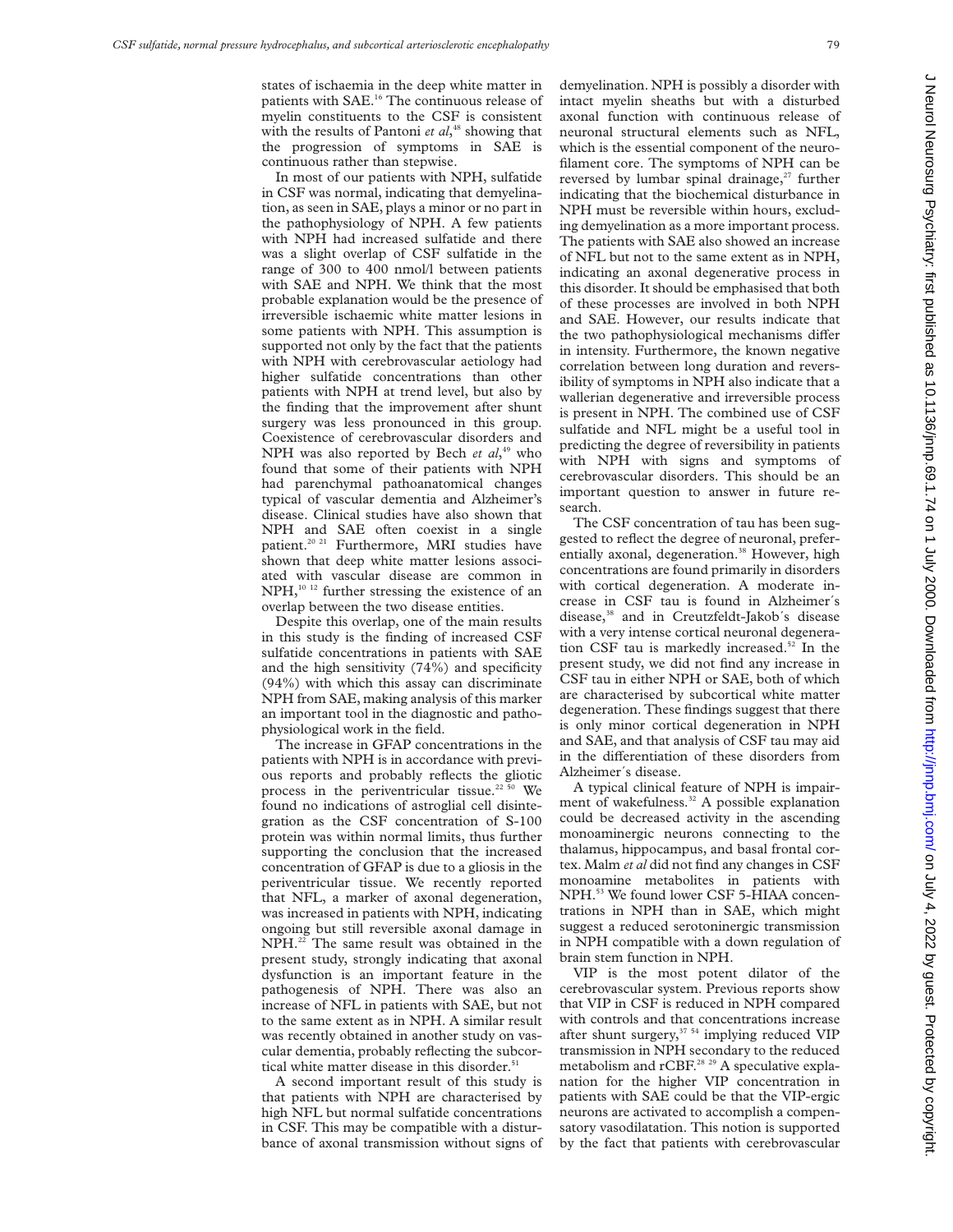NPH had higher VIP concentrations than those with other aetiologies.

It could be argued that the differences in sulfatide might be due to altered CSF dynamics in NPH with reversed CSF flow into the periventricular tissue.3–6 If this were the case, similar differences in other variables reflecting axonal degeneration or gliosis would be expected. However, these variables were higher in NPH than in SAE, suggesting that the differences reflect true pathophysiological changes and not CSF dynamic changes. Further, no differences in HVA and HMPG were found whereas 5-HIAA was reduced in NPH, also contradicting CSF dynamics as an explanation for the differences. Moreover, CSF sulfatide was higher in patients with NPH with cerebrovascular aetiology than in other NPH subgroups, which could not be explained by alterations of CSF dynamics.

The patients with NPH and those with SAE were well matched except for age. The patients with SAE were carefully selected, all presenting with typical signs and symptoms of microvascular lesions. No patients with large vessel disease (multiple cortical infarctions) at MRI were included. All patients therefore meet the most specific clinical criteria for SAE. Our rigid inclusion criteria are a probable explanation for the pronounced difference in sulfatide between NPH and patients with SAE. It could be argued that the results reported would have been even more reliable if the SAE diagnosis had been confirmed pathoanatomically at necropsy but we have no reason to think that any of the patients with SAE included were misdiagnosed. Our diagnostic criteria seem appropriate and sufficient for identification of ischaemic lesions in SAE as all these patients had increased concentrations of CSF sulfatide.

The diagnostic criteria used for patients with NPH are valid as 87% of them improved after shunt surgery. The diagnostic and predictive problem in NPH is the cerebrovascular disease subgroup and the known coexistence of NPH and SAE.

In conclusion, the most important results of this study are:

- CSF sulfatide, a marker of demyelination, is increased in SAE and distinguishes between SAE and patients with NPH with a sensitivity of 74% and a specificity of 94%, making it an important diagnostic tool.
- The overlap in CSF sulfatide between NPH and patients with SAE is small and probably explained by the coexistence of cerebrovascular disorder in a subgroup of patients with NPH.

Patients with NPH are characterised by increased NFL and normal sulfatide in the CSF, possibly reflecting a state of reversible axonal degeneration and no structural demyelination.

- 1 Adams RD, Fisher CM, Hakim S, *et al*. Symptomatic occult hydrocephalus with normal cerebrospinal-fluid pressure. A treatable syndrome. *N Engl J Med* 1965;**273**:117–26.
- 2 Hakim S, Adams RD. The special clinical problem of symptomatic hydrocephalus with normal cerebrospinal fluid pressure. Observations on cerebrospinal fluid hydrodynamics. *J Neurol Sci* 1965;**2**:307–27.
- 3 Milhorat TH, Clark RG, Hammock MK, *et al*. Structural, ultrastructural, and permeability changes in the ependyma and surrounding brain favoring equilibration in progressive hydrocephalus. *Arch Neurol* 1970;**22**:397–407.
- 4 Milhorat TH. The third circulation revisited. *J Neurosurg* 1975;**42**:628–45.
- 5 Miyagami M, Shibuya T, Tsubokawa T. Subependymal CSF absorption in hydrocephalic oedema. In: Matsumoto S, and Tamaki N, eds. *Hydrocephalus, pathogenesis and treat-ment*. Tokyo: Springer Verlag, 1981:181–94.
- 6 Deo Narine V, Gomez DG, Vullo T, *et al*. Direct in vivo observation of transventricular absorption in the hydrocephalic dog using magnetic resonance imaging. *Invest Radiol* 1994;**29**:287–93.
- 7 Weller RO, Wisniewski H, Shulman K. Experimental hydrocephalus in young dogs. *J Neuropathol Exp Neurol* 1971;**30**:613–26.
- 8 Akai K, Uchigasaki S, Tanaka U, *et al*. Normal pressure hydrocephalus. Neuropathological study. *Acta Pathologica Japonicum* 1987;**37**:97–110.
- 9 Godersky JC, Graff Radford NR, Yuh WT. Magnetic resonance imaging of patients with normal pressure hydrocephalus. *Adv Neurol* 1990;**52**:554.
- 10 Bradley Jr WG, Whittemore AR, Watanabe AS,*et al*. Association of deep white matter infarction with chronic communicating hydrocephalus: implications regarding the possible origin of normal-pressure hydrocephalus [see comments]. *Am J Neuroradiol* 1991;**12**:31–9.
- 11 Davis PC, Mirra SS, Alazraki N. The brain in older persons with and without dementia: findings on MR, PET, and SPECT images. *Am J Roentgenol* 1994;**162**:1267–78.
- 12 Krauss JK, Droste DW, Vach W, *et al*. Cerebrospinal fluid shunting in idiopathic normal-pressure hydrocephalus of the elderly: effect of periventricular and deep white matter lesions. *Neurosurgery* 1996;**39**:292–9.
- 13 Babikian V, Ropper AH. Binswanger's disease: a review. *Stroke* 1987;**18**:2–12.
- 14 Bennett DA, Wilson RS, Gilley DW, *et al*. Clinical diagnosis of Binswanger's disease. *J Neurol Neurosurg Psychiatry* 1990;**53**:961–5.
- 15 Pantoni L, Garcia JH. The significance of cerebral white matter abnormalities 100 years after Binswanger's report. A review. *Stroke* 1995;**26**:1293–301.
- 16 Akiguchi I, Tomimoto H, Suenaga T,*et al*. Alterations in glia and axons in the brains of Binswanger's disease patients. *Stroke* 1997;**28**:1423–9.
- 17 Zhang WW, Olsson Y. The angiopathy of subcortical arteriosclerotic encephalopathy (Binswanger's disease): immunohistochemical studies using markers for components of extracellular matrix, smooth muscle actin and endothelial cells. *Acta Neuropathol (Berl)* 1997;**93**:219–24.
- 18 Brun A. Pathology and pathophysiology of cerebrovascular dementia: pure subgroups of obstructive and hypoperfusive etiology. *Dementia* 1994; **5**:145–7.
- 19 Bracco L, Campani D, Baratti E, *et al*. Relation between MRI features and dementia in cerebrovascular disease patients with leukoaraiosis: a longitudinal study. *J Neurol Sci* 1993;**120**:131–6.
- 20 Graff Radford NR, Godersky JC. Idiopathic normal pressure hydrocephalus and systemic hypertension. *Neurol-ogy* 1987;**37**:868–71.
- 21 Koto A, Rosenburg G, Zingesser LH, *et al*. Syndrome of normal pressure hydrocephalus: possible relation to hypertensive and arteriosclerotic vasculopathy. *J Neurol Neuro-*
- surg Psychiatry 1977;40:73-9.<br>22 Tullberg M, Rosengren L, Blomsterwall E, et al. CSF<br>neurofilament and glial fibrillary acidic protein in normal<br>pressure hydrocephalus. Neurology 1998;50:1122-7.
- 23 Sutton LN, Wood JH, Brooks BR, *et al*. Cerebrospinal fluid myelin basic protein in hydrocephalus. *J Neurosurg* 1983;**59**:467–70.
- 24 Skoog I, Wallin A, Fredman P, *et al*. A population study on blood-brain barrier function in 85-year-olds: relation to Alzheimer's disease and vascular dementia. *Neurology* 1998;**50**:966–71.
- 25 Wikkelso C, Blomstrand C. Cerebrospinal fluid proteins and cells in normal-pressure hydrocephalus. *J Neurol* 1982; **228**:171–80.
- 26 Larsson A, Moonen M, Bergh AC, *et al*. Predictive value of quantitative cisternography in normal pressure hydro-cephalus. *Acta Neurol Scand* 1990;**81**:327–32.
- 27 Wikkelso C, Andersson H, Blomstrand C, *et al*. Normal pressure hydrocephalus. Predictive value of the cerebrospinal fluid tap-test. *Acta Neurol Scand* 1986;**73**:566–73. 28 Larsson A, Bergh AC, Bilting M, *et al*. Regional cerebral
- blood flow in normal pressure hydrocephalus: diagnostic and prognostic aspects. *Eur J Nucl Med* 1994;**21**:118–23.
- 29 Gra V Radford NR, Rezai K, Godersky JC, *et al*. Regional cerebral blood flow in normal pressure hydrocephalus. *J Neurol Neurosurg Psychiatry* 1987;**50**:1589–96.
- 30 Larsson A, Wikkelso C, Bilting M, *et al*. Clinical parameters in 74 consecutive patients shunt operated for normal pres-sure hydrocephalus. *Acta Neurol Scand* 1991;**84**:475–82.
- 31 Blomsterwall E, Bilting M, Stephensen H, *et al*. Gait abnor-mality is not the only motor disturbance in normal pressure hydrocephalus. *Scand J Rehabil Med* 1995;**27**:205–9.

This study was supported by research grants from the Edit Jacobson Foundation, the John and Brit Wennerström Foundation, the Hjalmar Svensson Foundation, the Rune and Ulla Ahlmlöv Foundation, the Göteborg Medical Society, Landst-ingsgemensamt FoU-råd (Bohuslandstinget, Sweden), the Swedish Association of Neurologically Disabled, and the Swedish Medical Research Council (Grants 11560 and 12103).